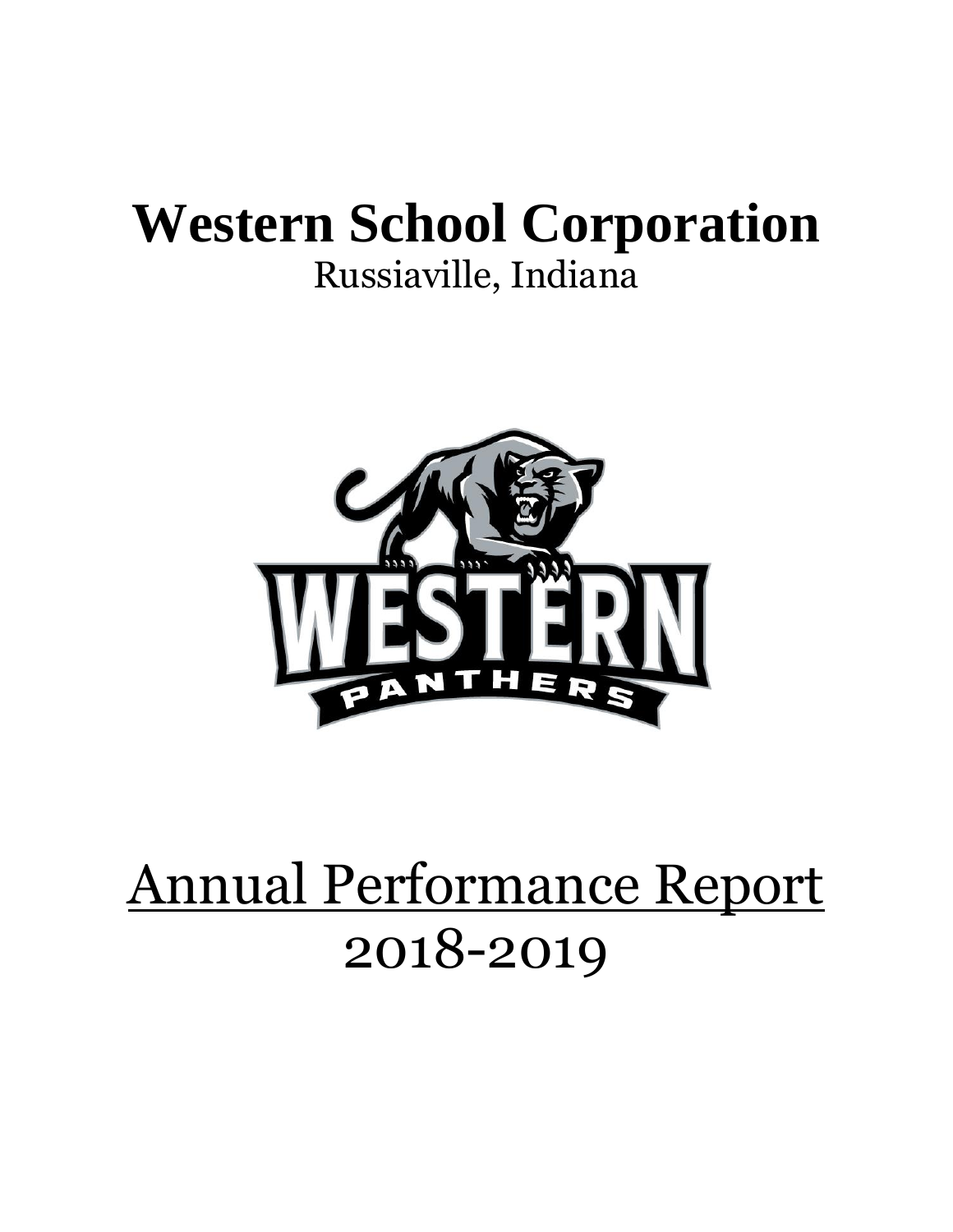## **Annual Performance Report**

## **CONTENTS**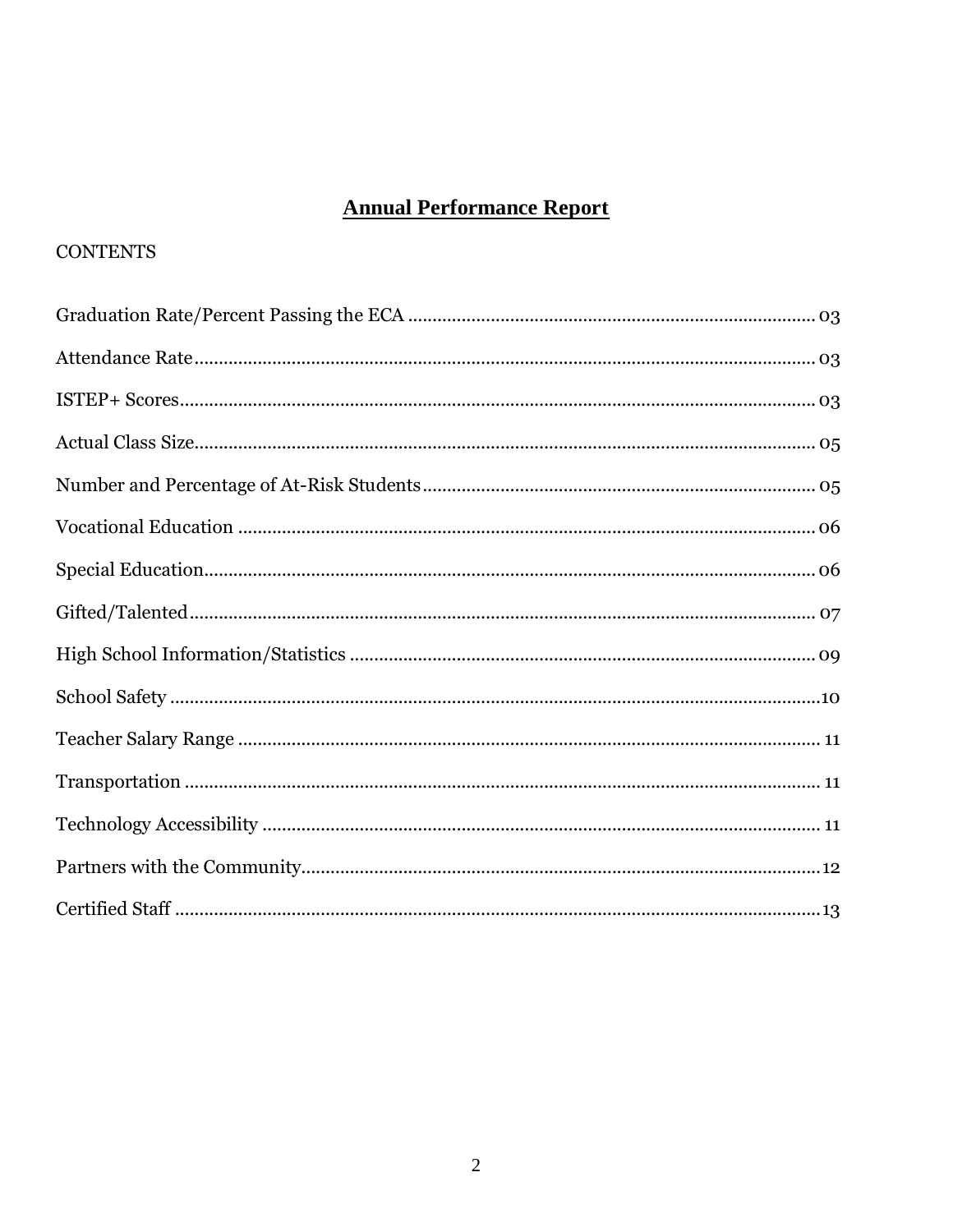## **ANNUAL PERFORMANCE REPORT FOR THE 2018-2019 SCHOOL YEAR**

## **WESTERN SCHOOL CORPORATION**

## **A. GRADUATION RATE/DIPLOMA INFORMATION**

Western offers a comprehensive curriculum to address the students' various interests and abilities. Honors and AP courses offer advanced opportunities and compensate the challenge with weighted grades. Special education support addresses the individual needs of students with learning disabilities, mild disabilities, and emotional handicaps. We believe our comprehensive curriculum and caring staff positively affect the graduation rate, and percent passing  $ISTEP<sub>+</sub>$ , by addressing the students' interests and encouraging success.

| <b>Graduation Rate</b> |               | <b>State Average</b> |
|------------------------|---------------|----------------------|
|                        | 13-14 94.8%   | 89.8%                |
|                        | 14-15 96.8%   | 88.9%                |
|                        | 15-16 96.3%   | 88.8%                |
|                        | 16-17 97.3%   | 88.8%                |
|                        | $17-18$ 95.4% | 88.2%                |
|                        | 18-19 95.0%   | 87.0%                |

Following are the Percentage of Diplomas received by the Graduates for 2018-2019:

Academic Honors =  $48.8\%$  State Average: 39.8% Core 40 Diploma = 93.3<br>Receiving waivers = 3.8%<br>State Average: 12.1% Receiving waivers =  $3.8\%$ 

## **B. ATTENDANCE RATE**

Western's overall attendance rate is 95.0%.

| The actual attendance rates for 2018-2019 in each building are listed below: |  |  |
|------------------------------------------------------------------------------|--|--|
|                                                                              |  |  |

|                                      | Western | <b>State Average</b> |
|--------------------------------------|---------|----------------------|
| Western High School $=$              | 93.7    | 95.1                 |
| Western Middle School =              | 95.8    | 95.8                 |
| Western Intermediate School = $95.8$ |         | 95.8                 |
| Western Primary School =             | 95.0    | 95.8                 |

| <b>Attendance Rate</b> |             |               |                     |                |  |  |  |  |  |  |
|------------------------|-------------|---------------|---------------------|----------------|--|--|--|--|--|--|
| Year                   | <b>High</b> | <b>Middle</b> | <b>Intermediate</b> | <b>Primary</b> |  |  |  |  |  |  |
| $13 - 14$              | 95.0        | 95.2          | 97.1                | 96.3           |  |  |  |  |  |  |
| $14 - 15$              | 94.4        | 95.2          | 96.4                | 95.4           |  |  |  |  |  |  |
| $15 - 16$              | 94.3        | 95.8          | 96.3                | 95.6           |  |  |  |  |  |  |
| $16 - 17$              | 93.5        | 95.4          | 96.2                | 95.5           |  |  |  |  |  |  |
| $17 - 18$              | 94.3        | 95.6          | 96.3                | 95.4           |  |  |  |  |  |  |

## **C. ILEARN/ISTEP+ SCORES 2018-2019**

Western's goal is to strive for continuous improvement and to ensure that each student has the necessary foundation to be successful in school, on local, state, and national assessments, as well as in life. To meet this goal, we first aligned our curriculum with the state standards. This ensures that all of our students are receiving the same challenging content that will be covered by the standardized assessments. All of our buildings are also using testing data, locally developed assessments, and/or NWEA to evaluate instruction and have adopted reading initiatives as part of the continuous school improvement process. The state assessment was changed from ISTEP+ to ILEARN in grades 3-8 in 2018 as well as for Science in grade 9. Along with that change, Indiana continues to focus on more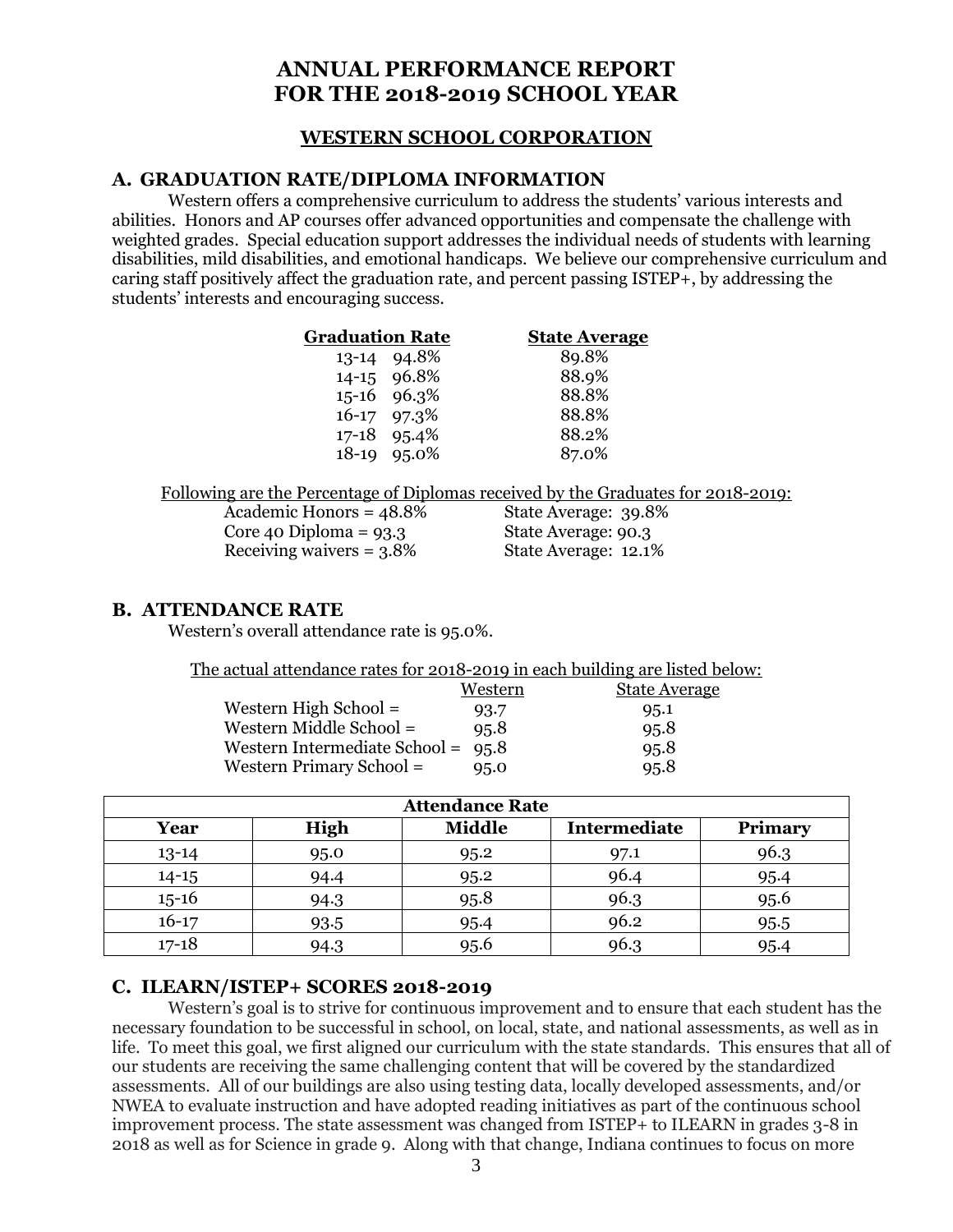rigorous college-and-career ready standards and the ILEARN statewide assessment measures these standards. Western continues to do curriculum mapping to assure we are covering everything that should be covered. Remediation and supplemental programs are offered to continually work to bring all students to grade level competency. Below are the scores for Spring of 2019 testing.

|                       |                             | <b>APR Data</b>       |
|-----------------------|-----------------------------|-----------------------|
| 3rd Grade             | Math                        | 69.5% passed          |
|                       | Language Arts               | 51.3% passed          |
| 4 <sup>th</sup> Grade | Math                        | 66.1% passed          |
|                       | Language Arts               | 49.5% passed          |
|                       | Science                     | 46.0 % passed         |
| $5th$ Grade           | Math                        | 69.7% passed          |
|                       | Language Arts               | 59.2% passed          |
|                       | <b>Social Studies</b>       | 49.3 % passed         |
| 6 <sup>th</sup> Grade | Math                        | 64.3% passed          |
|                       | Language Arts               | 68.3% passed          |
|                       | Science                     | 62.8 % passed         |
| $7th$ Grade           | Math                        | 53.9% passed          |
|                       | Language Arts               | 59.3% passed          |
|                       | <b>Social Studies</b>       | Not Required by State |
| 8 <sup>th</sup> Grade | Math                        | 54.5% passed          |
|                       | Language Arts               | 65.8% passed          |
| $Q^{th} - 10^{th}$    | ISTEP+ Math                 | 44.2% passed          |
|                       | <b>ISTEP+ Language Arts</b> | 67.7% passed          |
|                       | <b>ILEARN Biology</b>       | 34.4% passed          |
|                       |                             |                       |

|           | Grade 3 | Grade 3 | Grade 4 | Grade 4 | Grade 4 | Grade 5 | Grade 5 | Grade 5 |
|-----------|---------|---------|---------|---------|---------|---------|---------|---------|
|           | Math    | Lng.    | Math    | Lng.    | Science | Math    | Lng.    | Social  |
|           |         | Arts    |         | Arts    |         |         | Arts    | St.     |
| $13 - 14$ | 89.6    | 32.9    | 85.1    | 92.2    | 87.4    | 91.3    | 87.3    | 78.6    |
| $14 - 15$ | 64.5    | 79.7    | 69.8    | 83.9    | 83.3    | 69.3    | 74.8    |         |
| $15 - 16$ | 66.0    | 75.7    | 66.3    | 77.8    | 74.8    | 64.2    | 72.6    | 82.0    |
| $16 - 17$ | 78.7    | 88.4    | 73.5    | 78.6    | 75.4    | 80.5    | 72.6    | 79.7    |
| $17 - 18$ | 74.3    | 77.5    | 76.0    | 79.1    | 65.9    | 81.2    | 74.4    | 69.1    |

|           | Grade 6 | Grade 6 | Grade 6 | Grade 7 | Grade 7 | Grade 7 | Grade 8 | Grade 8   |
|-----------|---------|---------|---------|---------|---------|---------|---------|-----------|
|           | Math    | Lng.    | Science | Math    | Lng.    | Social  | Math    | Lng. Arts |
|           |         | Arts    |         |         | Arts    | St.     |         |           |
| $13 - 14$ | 91.1    | 93.6    | 88.2    | 88.6    | 86.0    | 86.5    | 82.3    | 80.9      |
| $14 - 15$ | 70.7    | 78.5    | 89.0    | 67.3    | 81.7    | $- -$   | 65.8    | 71.4      |
| $15 - 16$ | 70.4    | 80.6    | 84.0    | 59.4    | 78.0    | 82.8    | 68.7    | 79.9      |
| $16 - 17$ | 74.7    | 76.3    | 84.7    | 55.6    | 75.4    | 80.9    | 66.6    | 72.9      |
| $17 - 18$ | 72.2    | 80.8    | 77.2    | 60.9    | 73.8    | 79.6    | 75.2    | 77.3      |

|           | Grade 10     | Grade 10     | <b>ECA</b> | <b>ECA</b> |
|-----------|--------------|--------------|------------|------------|
|           | Math         | Lng. Arts    | Math       | Lng. Arts  |
| 13-14     | Did not test | Did not test | 54.8       | 84.9       |
| $14 - 15$ | Did not test | Did not test | 63.2       | 86.3       |
| $15 - 16$ | 43.9         | 74.6         | 28.6       | 79.7       |
| $16 - 17$ | 47.0         | 73.9         | N/A        | N/A        |
| $17 - 18$ | 43.4         | 76.1         | N/A        | N/A        |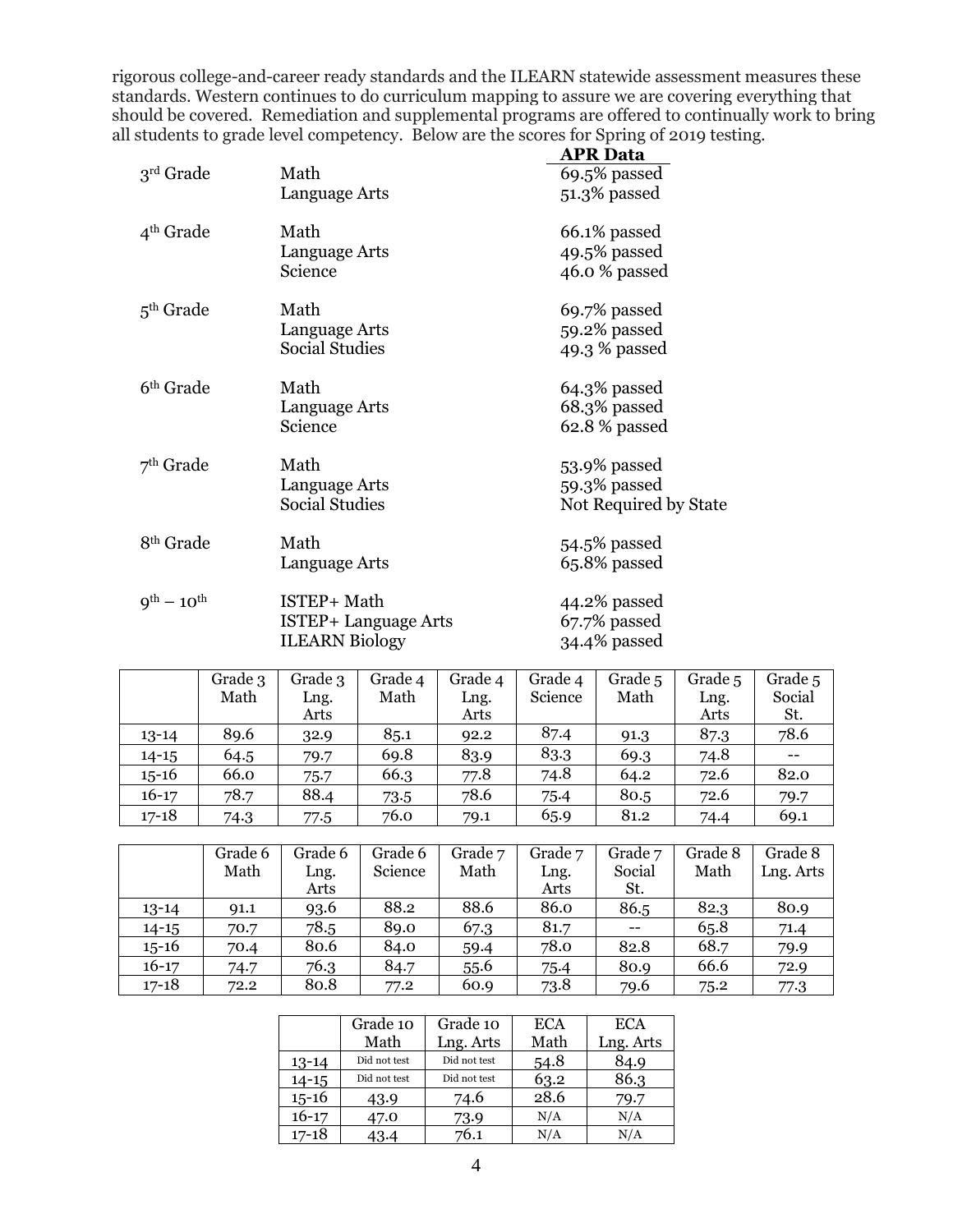#### **D. ACTUAL CLASS SIZE**

Prime-Time requirements, at kindergarten through grade three, puts limits on the number of students in a classroom. To compensate for our increased numbers, instructional assistants and certified personnel are used in classes over the maximum number. This is accomplished through Prime Time, Title I, and Class Size Reduction grants.

|           | ACTUAL CLASS SIZE |                 |                 |              |                 |                        |                 |           |                 |            |                  |                  |                  |              |
|-----------|-------------------|-----------------|-----------------|--------------|-----------------|------------------------|-----------------|-----------|-----------------|------------|------------------|------------------|------------------|--------------|
|           | Kdg               | 1 <sup>st</sup> | 2 <sub>nd</sub> | $3^{\rm rd}$ | 4 <sup>th</sup> | $\mathbf{5}^\text{th}$ | 6 <sup>th</sup> | $\neg$ th | 8 <sup>th</sup> | <b>Qth</b> | 10 <sup>th</sup> | 11 <sup>th</sup> | 12 <sup>th</sup> | <b>Total</b> |
| 13-14     | 183               | 197             | 187             | 187          | 226             | 177                    | 217             | 238       | 213             | 220        | 216              | 193              | 197              | 2651         |
| $14 - 15$ | 160               | 207             | 198             | 202          | 188             | 219                    | 183             | 204       | 241             | 219        | 215              | 206              | 190              | 2632         |
| $15 - 16$ | 202               | 179             | 209             | 204          | 199             | 194                    | 227             | 189       | 208             | 231        | 215              | 195              | 177              | 2629         |
| $16 - 17$ | 169               | 204             | 192             | 210          | 204             | 209                    | 200             | 226       | 196             | 207        | 232              | 207              | 192              | 2648         |
| $17 - 18$ | 198               | 187             | 206             | 187          | 216             | 214                    | 215             | 202       | 224             | 192        | 205              | 223              | 201              | 2670         |
| $18-19$   | 186               | 212             | 187             | 206          | 198             | 216                    | 214             | 224       | 209             | 230        | 194              | 207              | 218              | 2701         |

|            | <b>Average Class Size</b> |                         |    |    |    |    |      |  |  |
|------------|---------------------------|-------------------------|----|----|----|----|------|--|--|
|            | $13 - 14$                 | <b>State</b><br>Average |    |    |    |    |      |  |  |
| <b>WPS</b> | $21(26)$ *                | 27                      | 15 | 15 | 14 | 14 | 13.6 |  |  |
| <b>WIS</b> | $20(23)^{*}$              | 24                      | 14 | 14 | 14 | 14 | 13.6 |  |  |

\*number in ( ) for the 13-14 school years are the state's published APR data, which is incorrect. The number beside these numbers are the Western School Corporation actual average class sizes.

## **E. NUMBER AND PERCENTAGE OF AT-RISK STUDENTS**

There is no state definition of an "at-risk" student, but the term can be described as applying to any student who is at risk of not graduating from high school. This can include students who are limited English proficient, eligible for free or reduced lunches, not passing part of the ISTEP+, or are experiencing academic difficulties.

| 2018-19<br>Limited English $=$ |                                    | Western<br>1.0% | <b>State Average</b><br>5.9% |  |
|--------------------------------|------------------------------------|-----------------|------------------------------|--|
|                                | $Free/Reduced Lunch$ Eligibility = | 32.4%           | 48.8%                        |  |
|                                | Limited English                    |                 | Free Lunch Eligibility       |  |
| $13 - 14$                      | $.5\%$                             |                 | 30.6%                        |  |
| $14 - 15$                      | .6%                                |                 | 33.4%                        |  |
| $15 - 16$                      | .6%                                |                 | 32.2%                        |  |
| $16 - 17$                      | .5%                                |                 | 30.8%                        |  |
| $17 - 18$                      | 08%                                |                 | 33.4%                        |  |

Title I programs in the Primary and Intermediate are provided for grades kindergarten through fifth. Instructional assistants work with identified students in the classrooms during the school day.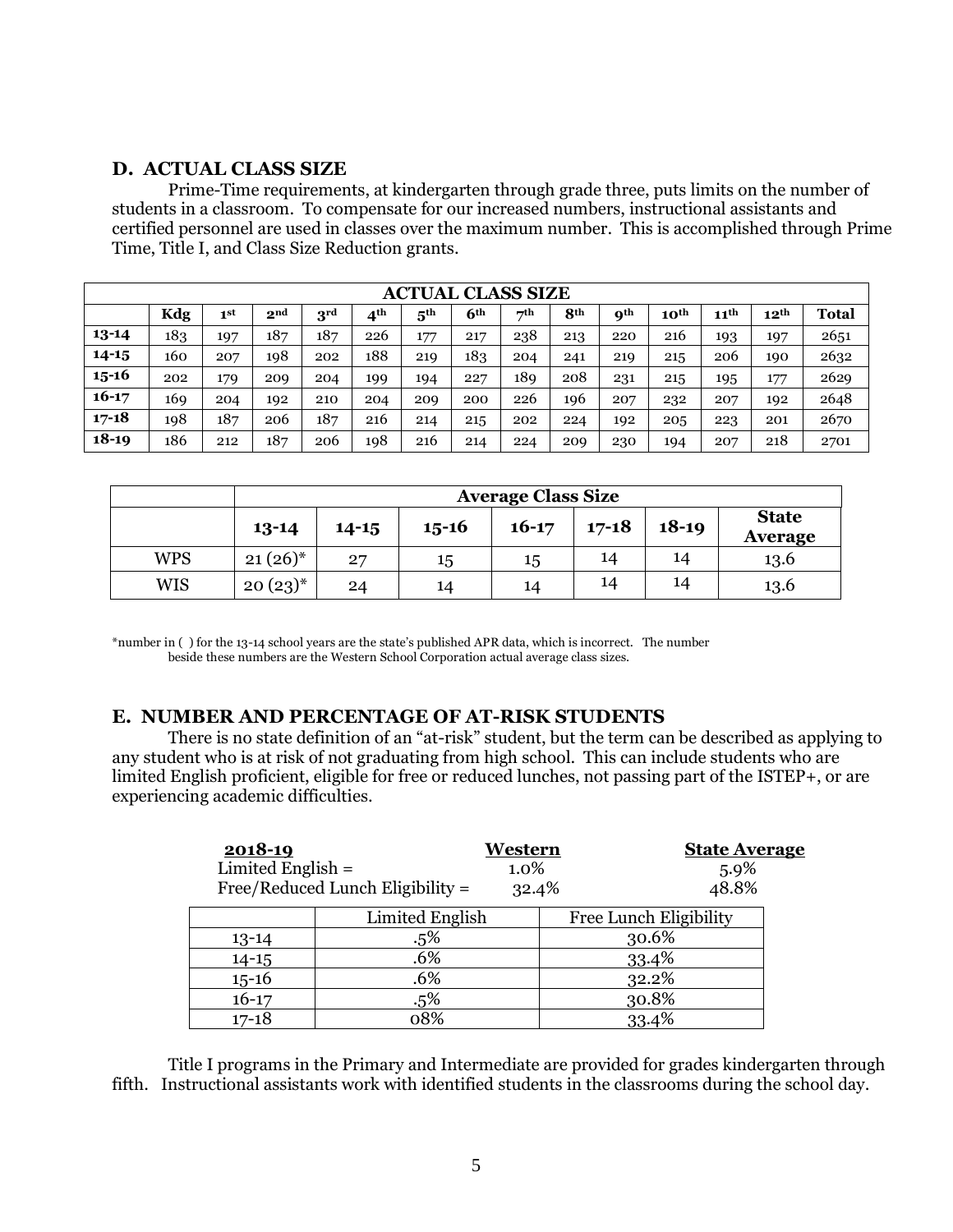## **F. VOCATIONAL EDUCATION**

Western High School students are provided the opportunity to enroll in Vocational education during their junior and senior years. Classes are held at the Kokomo Area Career Center (KACC) located on the Kokomo High School campus. A student must provide his or her own transportation.

Several of the KACC programs provide opportunities for students to earn technical certificates or college credit—without additional cost—in addition to high school credit.

Western students earn two to four credits per semester for each KACC course completed successfully. Students must enroll in KACC programs for a **full year** at a time. Western students enrolled at KACC are also expected to be enrolled in at least three courses per semester at Western.

#### **Mid-year graduates from Western who plan to continue at KACC after the end of 1 st semester are responsible for all costs of completing their KACC program.**

To be eligible to attend KACC, **Western High School** students must:

- Be a junior or senior
- Provide their own transportation to KACC classes and job training sites
- Be recommended by his/her counselor for admission to KACC and have a good attendance rate

| <b>Percent of Students in Career and Technical</b> |                            |                      |  |  |  |  |
|----------------------------------------------------|----------------------------|----------------------|--|--|--|--|
| Program                                            |                            |                      |  |  |  |  |
|                                                    | <b>Corporation Results</b> | <b>State Average</b> |  |  |  |  |
| 2018-19                                            | 33.17                      | 53.2                 |  |  |  |  |

#### **G. SPECIAL EDUCATION and WESTERN'S EDUCATIONAL SUPPORT INTO TRANSITION (W.E.S.T.)**

At Western, services are provided for students with autism, mild disabilities, learning disabilities, communication disorders, visual impairments, and emotional handicaps. Also included are students with orthopedic and other health impairments. More severe handicaps are addressed through cooperative efforts with Kokomo Area Special Education Cooperative in grades K-12. Transportation is provided for students who attend classes outside the district. In 2009-10, Western began the W.E.S.T. program to address the needs of high moderate/low mild cognitive disability students that are pursuing a certificate of achievement versus a diploma. In 2011 Western became the LEA for the Kokomo Area Special Education Cooperative and is now the home of four Life Skills classes and one Pre-vocational Education class

Each student's individualized education program (IEP) is designed to allow for the least restrictive placement. For many students this includes being mainstreamed into the regular classroom environment with support provided in the regular curriculum.

High School students complete their credit plans with the designated support allowed in their Individual Education Plan (IEPs).

| The percent of Western students who are eligible for special education services: |         |                      |  |
|----------------------------------------------------------------------------------|---------|----------------------|--|
| 2018-2019                                                                        | Western | <u>State Average</u> |  |
| Special Education Students:                                                      | 14.3%   | 16.2%                |  |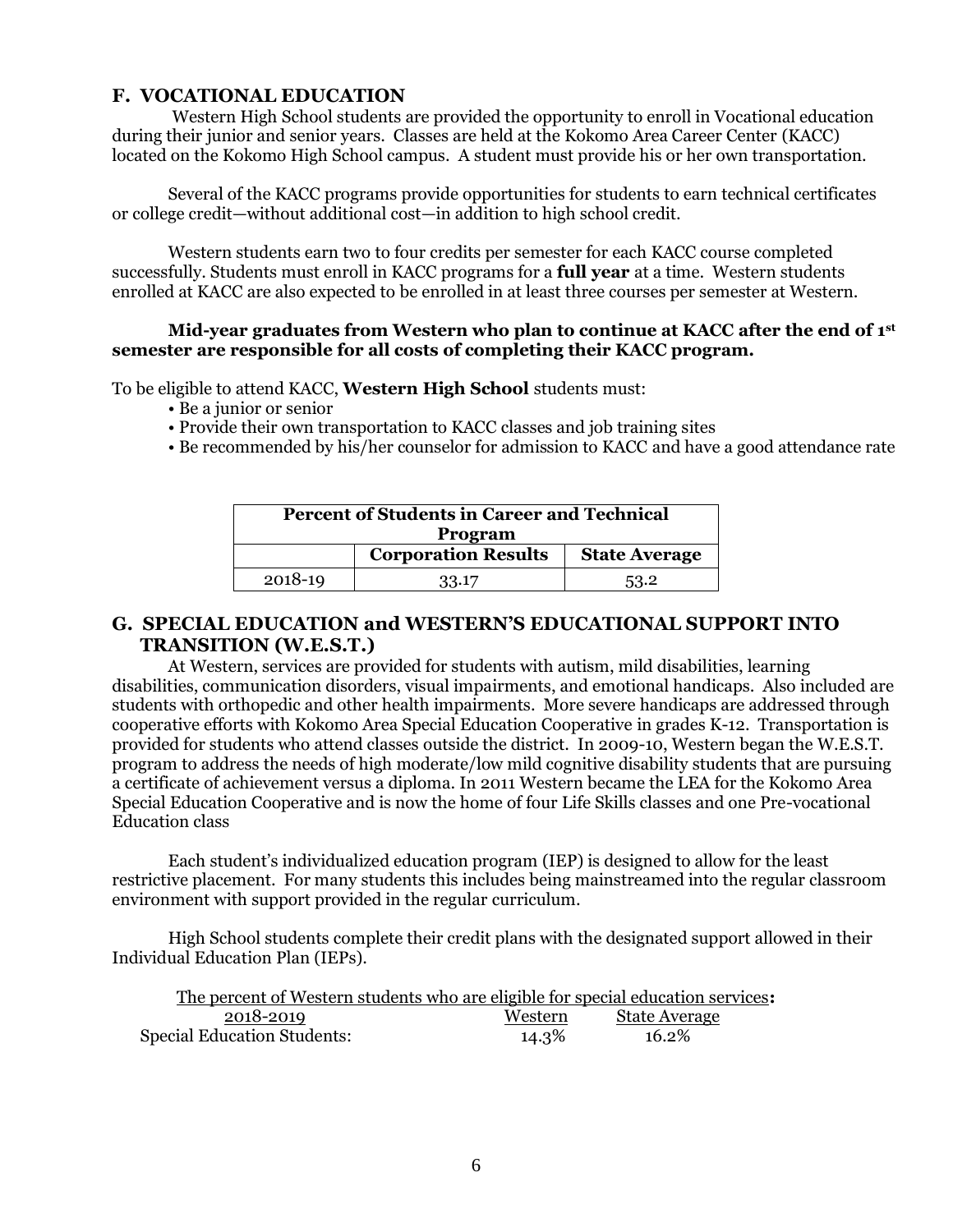|           | Western | <b>State Averages</b> |
|-----------|---------|-----------------------|
| 13-14     | 11.5%   | 14.2%                 |
| $14 - 15$ | 12.4%   | 14.9%                 |
| $15 - 16$ | 13.0%   | 15.0%                 |
| $16 - 17$ | 13.1%   | 15.0%                 |
| $17 - 18$ | 13.5%   | 16.0%                 |

## **H.**

#### **GIFTED/TALENTED**

Western continues to strive to better meet the needs of the students we serve. Currently all students in Kindergarten are screened for ability, and all students in grade two are screened for achievement in addition to ability. This allows us to better identify and place students in the correct program. In the 2010- 2011 school year, the program at Western Primary has one advanced class in grade one, one advanced class for students needing accelerated English/Language Arts, one advanced class for students needing accelerated math and two advanced classes in grade two before beginning the formal High-Ability Program at grades three through five.

Beginning in grade six, the High-Ability students are involved in advanced classes with a more challenging curriculum and math at least one grade level advanced. In the High School, students can be challenged through upper level courses, Honors classes, Advanced Placement classes, and College Preparation coursework.

For the 2010-2011 school year, Western School Corporation Piloted a change in the selection and placement of students in Advanced and High Ability courses. The intent of the Pilot was to allow students strong in a specific academic area, such as mathematics or English/Language Arts, the opportunity for curricular advancement in that specific area. This method of identification is referred to as "Specific Academic".

Under our previous structure in grades 1-5, a student's composite score on the Cognitive Abilities Test was used as a qualifier for placement in the Accelerated/High Ability Program. The composite score represents a combination of a verbal (English/Language Arts), quantitative (mathematics) and a nonverbal score. Recent information regarding identification of high ability students suggests that we no longer use the non-verbal score in making placement determinations.

The Pilot was reviewed and determined effective in the Spring of 2011. It was officially adopted for the 2011-2012 school year.

| Percent of students in Gifted and Talented Education: Corporation |  |  |  |
|-------------------------------------------------------------------|--|--|--|
|                                                                   |  |  |  |

| 2011-12: 34.4% | $2015 - 16:35.5\%$ |  |
|----------------|--------------------|--|
| 2012-13: 36%   | 2016-17: 27.7%     |  |
| 2013-14: 34.9% | 2017-18: 26.5%     |  |
| 2014-15: 34.5% | $2018-19:23.5\%$   |  |
|                |                    |  |

#### The number of students Identified as High-Ability at the Elementary level:

|      |                      | General      |
|------|----------------------|--------------|
| Math | <b>Language Arts</b> | Intellectual |
|      |                      |              |
|      |                      | 2            |
| 22   | 5                    | 13           |
| 15   |                      | 36           |
| 16   |                      | 18           |
|      |                      |              |

The number of students in Accelerated Classes at the Middle School: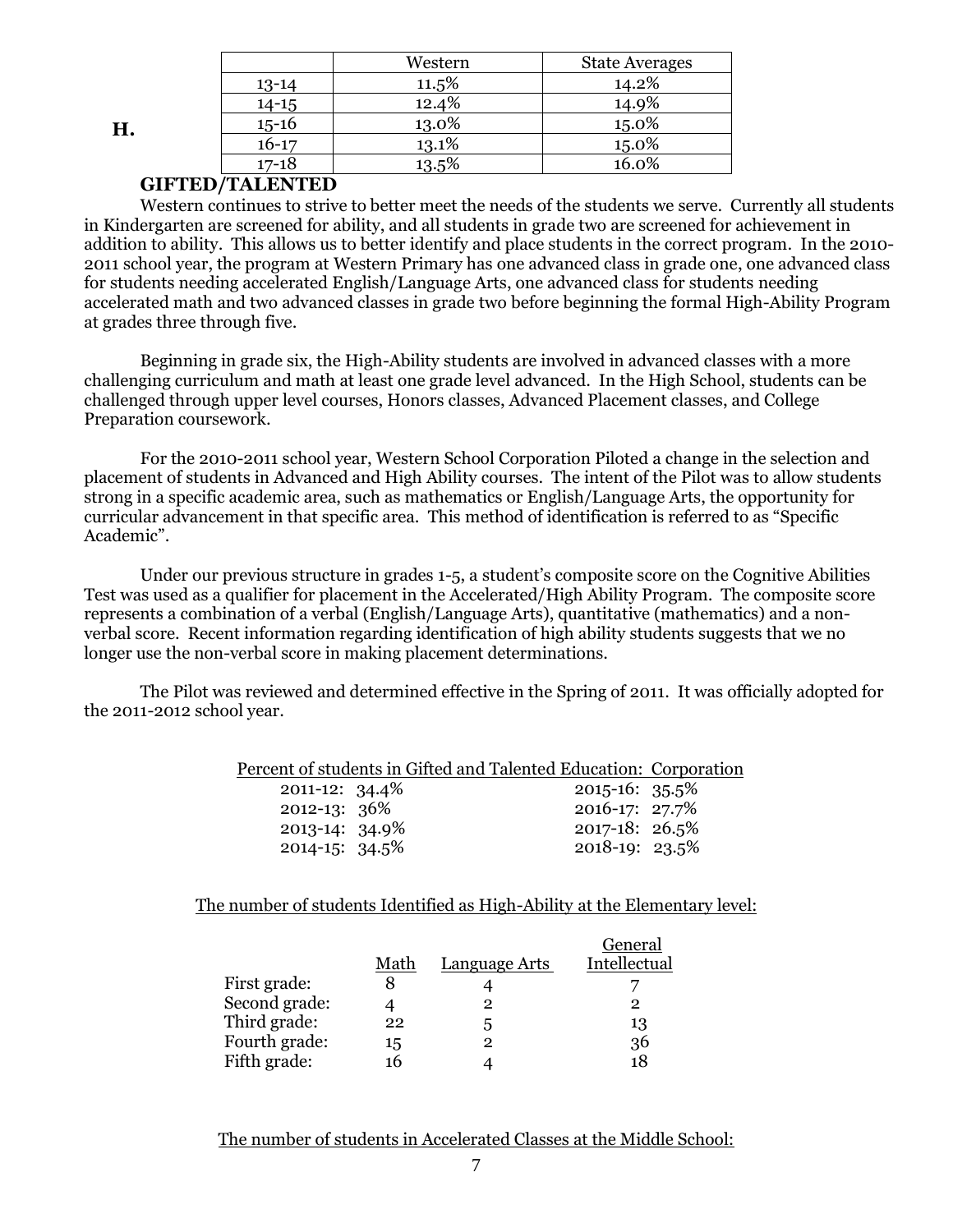|                     | Math | Language Arts | General<br>Intellectual |
|---------------------|------|---------------|-------------------------|
|                     |      |               |                         |
| Sixth grade:        |      | b             | 30                      |
| Seventh grade: $15$ |      | 16            | 34                      |
| Eighth grade:       |      |               | 41                      |

The number/percent of students taking Algebra I in eighth grade:

| Year      | <b>Number</b> | <b>Percent</b> |
|-----------|---------------|----------------|
| 2013-2014 | 63            | 28.6%          |
| 2014-2015 | 68            | 28.2%          |
| 2015-2016 | 61            | 30.0%          |
| 2016-2017 | 54            | 28.1%          |
| 2017-2018 | 53            | 24.1%          |
| 2018-2019 | 57            | 28.2%          |

The number of students in Honors or Advanced Placement classes at the High School:

| English:                                                                   |
|----------------------------------------------------------------------------|
| English 9 Honors<br>83                                                     |
| <b>English 10 Honors</b><br>69                                             |
| English 11 Honors<br>100                                                   |
| English Literature and Composition Advanced Placement o                    |
| English Advanced College Project (Dual Credit) W131: 120 L202: 116         |
| Math:                                                                      |
| <b>Geometry Honors</b><br>72                                               |
| Algebra II Honors (Dual Credit)<br>83                                      |
| Advanced Placement Calculus (Dual Credit) 60                               |
| Advanced Placement Statistics (Dual Credit) 35                             |
| Advanced Math CC (Dual Credit) 136: 123 137: 96                            |
| Science:                                                                   |
| Honors Chemistry I 74                                                      |
| Honors Biology<br>Q <sub>1</sub>                                           |
| <b>Advanced Placement Biology</b><br>28                                    |
| Anatomy (Dual Credit) 6                                                    |
| <b>Advanced Chemistry CC (Dual Credit) 8</b>                               |
| <b>Advanced Placement Environmental Science 18</b>                         |
| Advanced Placement Physics I: 52 Physics II: 10                            |
|                                                                            |
| Social Studies:                                                            |
| <b>Advanced Placement US History</b><br>29                                 |
| Foreign Language:                                                          |
| Honors French IV<br>5                                                      |
| <b>Advanced Placement French 2</b>                                         |
| Honors Japanese IV 7                                                       |
| <b>Advanced Placement Japanese</b><br>7                                    |
| Honors Spanish IV<br>29                                                    |
| Honors Spanish V<br>3                                                      |
| <b>Advanced Placement Spanish</b><br>10                                    |
| <b>Technical Studies:</b>                                                  |
| IT Com Tech - CINS 22                                                      |
| <b>Advanced Manufacturing</b><br>ADMF101:<br>ADMF102:<br>15<br>$\mathbf 2$ |

## **I. HIGH SCHOOL INFORMATION/STATISTICS**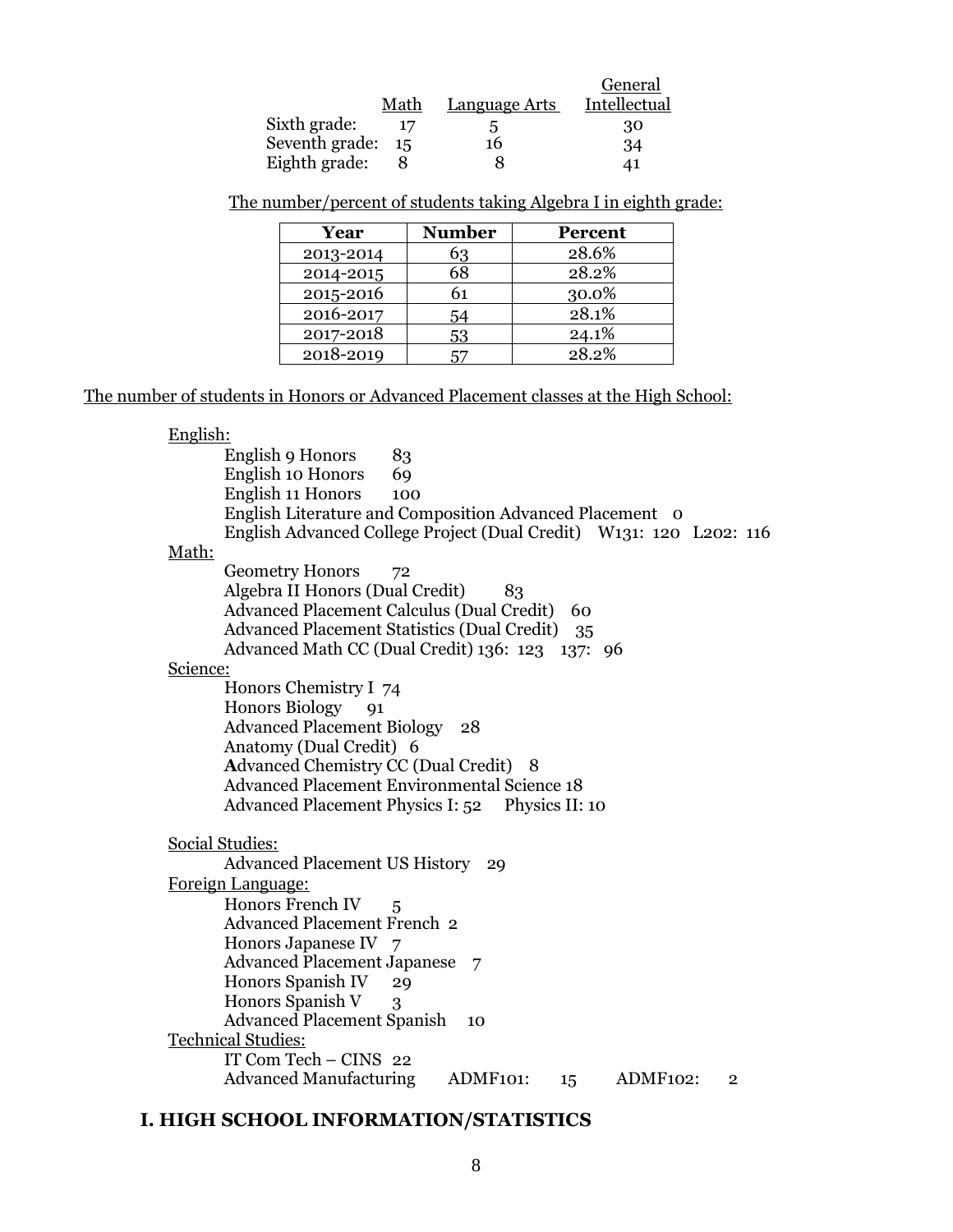Western has high expectations and offers a challenging curriculum designed to prepare our students for the career of their choice. This expectation and preparation is also evident in the percent of students taking advanced placement courses, the average SAT score of our seniors, the increase in the number of students graduating with an Academic Honors Diploma, and the percent of students pursuing college.

Grades are issued according to the following scale:

- A 90-100 Excellent Achievements<br>B 80-89 Good Achievements
	- B 80-89 Good Achievements<br>C 70-79 Satisfactory Achiever
	- C 70-79 Satisfactory Achievements
	- D 60-69 Minimum Acceptable Achievements
	- F 59-below Failure

CR Grade may be given to some students who are not necessarily working up to passing level but student is giving an all-out effort.

| Number of Students with Advanced Placement Score of 3, 4, or 5 |     |               |        |                     |                                 |                 |        |              |                       |                      |          |       |
|----------------------------------------------------------------|-----|---------------|--------|---------------------|---------------------------------|-----------------|--------|--------------|-----------------------|----------------------|----------|-------|
| <b>ear</b>                                                     | Bio | $_{\rm calc}$ | Stats. | <b>Prawing</b><br>ఇ | Env<br>$\ddot{\textbf{c}}$<br>ω | isto<br>50<br>т | Physic | Physi<br>. လ | $\bullet\bullet$<br>È | نە<br>Scie<br>е<br>δ | 딍<br>Spa | Total |
| $18-19$                                                        | 17  | 27            | 16     | 7                   | 6                               | 14              | 30     | 6            |                       |                      |          | 139   |

\*Reported as Adv. Placement of 11th and 12th graders tested.

|           | Number of Students with Advanced Placement Score of 3, 4, or 5 |          |        |                          |              |         |              |                   |                 |                          |                          |                          |                          |                |              |              |                 |       |
|-----------|----------------------------------------------------------------|----------|--------|--------------------------|--------------|---------|--------------|-------------------|-----------------|--------------------------|--------------------------|--------------------------|--------------------------|----------------|--------------|--------------|-----------------|-------|
| Year      | Bio                                                            | Calc.    | Stats. | Lng<br>Eng.              | iit.<br>Eng. | US Hist | US Gov       | Physics B<br>Gen. | Theory<br>Music | Jap.                     | French                   | Span.                    | Psych                    | Music<br>Aural | Drawing      | $2 - D$      | Science<br>Comp | Total |
| $13 - 14$ | 7                                                              | 21       | 13     | $\Omega$                 | 6            | 13      |              | $\Omega$          |                 |                          |                          | $\mathbf{1}$             | $\overline{\phantom{a}}$ |                |              |              |                 | 61    |
| $14 - 15$ | 8                                                              | 17       | 13     | $\Omega$                 | 3            | 24      |              | $\Omega$          | $\overline{2}$  | $\Omega$                 | $\mathbf{1}$             | $\Omega$                 | $\overline{\phantom{a}}$ |                |              |              |                 | 68    |
| $15 - 16$ | 12                                                             | 26       | 18     | $\overline{\phantom{0}}$ | -            | 35      |              | $\mathbf{1}$      | $\mathbf{1}$    | $\Omega$                 | $\Omega$                 | $\mathbf 0$              | $\mathbf{1}$             | $\mathbf{1}$   |              |              |                 | 95    |
| $16 - 17$ | 12                                                             | $\Omega$ | 18     | -                        | -            | 11      |              | $\mathbf{1}$      |                 | $\overline{\phantom{0}}$ | $\overline{\phantom{0}}$ | $\overline{\phantom{a}}$ | $\overline{\phantom{a}}$ |                | $\mathbf{2}$ | $\mathbf{1}$ |                 | 50    |
| $17 - 18$ | 8                                                              | 12       | 23     |                          |              | 10      | $\mathbf{1}$ | 5                 |                 |                          | 1                        |                          |                          |                | $\mathbf{2}$ |              | 5               | 69    |

| <b>Scholastic Aptitude Tests (SAT)</b> |      |      |  |  |  |  |  |  |
|----------------------------------------|------|------|--|--|--|--|--|--|
| <b>Percent of seniors taking SAT</b>   |      |      |  |  |  |  |  |  |
| <b>State Average</b><br>Western        |      |      |  |  |  |  |  |  |
| $13 - 14$                              | 69.0 | 45.6 |  |  |  |  |  |  |
| $14 - 15$                              | 69.7 | 45.9 |  |  |  |  |  |  |
| $15 - 16$                              | 71.1 | 44.9 |  |  |  |  |  |  |
| $16 - 17$                              | 73   | 55   |  |  |  |  |  |  |
| $17 - 18$                              | N/A  | N/A  |  |  |  |  |  |  |
| $18 - 19$                              | 84.9 | 61.7 |  |  |  |  |  |  |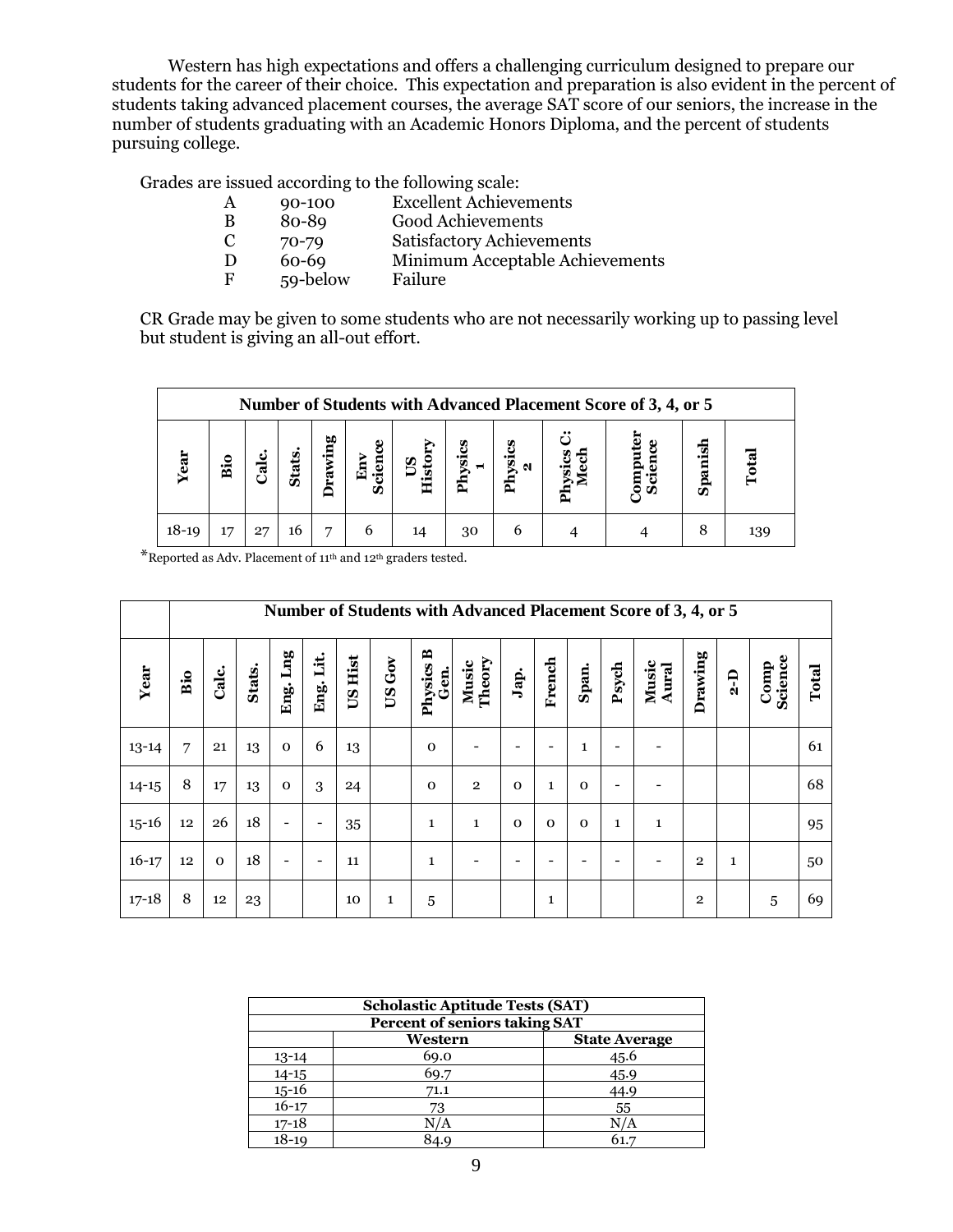Graduates earning a college or career credentials…81.1%:

Percentage of students passing AP Exams: 23.2% Percentage of students passing dual credit courses: 80.5% Percentage of students earning industry-standard credentials: 5.4%

#### **J. SCHOOL SAFETY**

Western has five (5) buildings on campus; Western Primary School (Grades K-2), Western Intermediate School (Grades 3-5), Western Middle School (Grades 6-8), Western High School (Grades 9-12), and our Administration Building. Western School Corporation prides itself in providing a safe environment for our students and staff. We have a comprehensive emergency preparedness plan that addresses a variety of emergency crisis situations and what our protocol is in dealing with them. This same document has been converted into color-coded flip charts that are at the finger-tips of every employee in our school corporation. We also have American Red Cross emergency bags in each classroom that includes a variety of necessities depending on the crisis at hand. All of our schools are monitored by cameras inside of our buildings and in our parking lots, with a total of 180 cameras on our entire campus. Additionally, all exterior doors have a keyless reader in which staff members have to have a badge in order to enter. The main entrances also have an intercom system that all parents and visitors have to utilize to state their reason for visiting and verification is made before allowing access to the building. All exterior doors are marked from both the outside and inside of the building. Interior rooms are identified by letter or number and hallway directories are found in all buildings to help navigate through the buildings. Finally, 2-way radios are utilized by administration staff, liaison officers, bus drivers and custodial/maintenance staff.

We currently have eight (8) School Safety Specialists in our district, with at least one in each of our five buildings on campus. We have a corporation-wide School Safety Committee which includes representation from each of our buildings and law enforcement; regular meetings are held to discuss topics of concern.

All buildings practice regular emergency drills including fire drills, tornado drills, intruder drills, bus evacuation, and earthquake drills. We also have regular student in services focusing on student safety including the topics of bullying, drug and alcohol use, character education, and student safety training on procedures for various drills.

|           | <b>High School</b> |            | <b>Middle School</b> |            | <b>Intermediate School</b> |            | <b>Primary School</b> |            |
|-----------|--------------------|------------|----------------------|------------|----------------------------|------------|-----------------------|------------|
|           | Suspension         | Expulsions | Suspensions          | Expulsions | Suspensions                | Expulsions | Suspensions           | Expulsions |
| $13 - 14$ | 53                 |            | 22                   | 2          |                            | О          |                       | 0          |
| $14 - 15$ | 120                | n          | 34                   | 0          | 10                         | $\Omega$   | 21                    |            |
| $15 - 16$ | 41                 |            | 26                   | 0          | 11                         |            | 33                    |            |
| $16 - 17$ | 31                 | Ω          | 31                   |            | 27                         | $\Omega$   | 22                    |            |
| $17 - 18$ | 30                 | n          | 26                   | n          | 16                         | $\Omega$   | 13                    |            |
| $18-19$   | 56                 | 13         | 58                   |            | 34                         |            | 14                    |            |

#### **Number of suspensions or expulsions:**

**Number of students receiving suspensions and expulsions involving alcohol, drugs, or weapons:**

|           | <b>High School</b> | <b>Middle School</b> | <b>Intermediate School</b> | <b>Primary School</b> |
|-----------|--------------------|----------------------|----------------------------|-----------------------|
| 13-14     |                    |                      |                            |                       |
| $14 - 15$ | 26                 |                      |                            |                       |
| $15 - 16$ | 10                 |                      |                            |                       |
| 16-17     | 14                 |                      |                            |                       |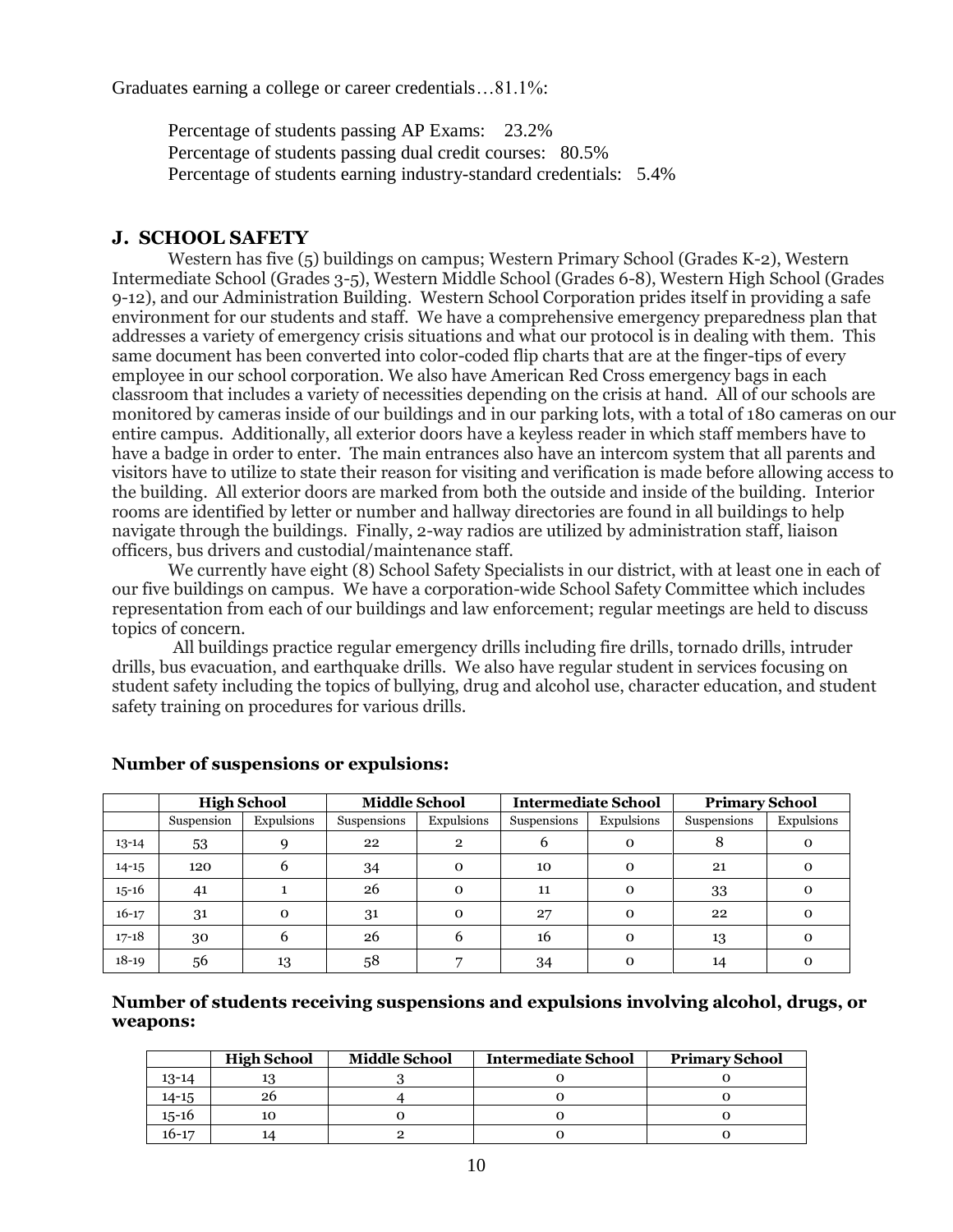| ∸ |  |  |
|---|--|--|

| Year      | Low      | High     | <b>State Range</b>  |
|-----------|----------|----------|---------------------|
| 2013-2014 | \$31,372 | \$63.371 | $$24,000 - $87,602$ |
| 2014-2015 | \$31,372 | \$63.371 | $$24,009 - $89,516$ |
| 2015-2016 | \$30,859 | \$63,371 | \$24,000-\$90,000   |
| 2016-2017 | \$34,500 | \$65,747 | \$24,000-\$90,000   |
| 2017-2018 | \$36,050 | \$67,250 | \$34,140-\$65,537   |
| 2018-2019 | \$36,350 | \$68,850 | \$35,024-\$66,010   |

#### **K. TEACHER SALARY RANGE**

#### **L. TRANSPORTATION**

Western, being at a central location, provides several advantages: our building configurations of Primary – grades K-2; Intermediate – grades 3-5; Middle School – grade 6-8; and High School – grades 9-12 provide an age appropriate learning environment that keeps students with others in the same age span. This setup also allows the corporation to run a separate elementary route from the secondary, again, emphasizing age appropriateness. Transportation is also provided to Western students who are considered homeless and are sheltered outside of our school boundaries.

An additional service to qualified Western students is providing transportation to and from the Kokomo Head Start program located at Darrough Chapel Early Learning Center and Bona Vista..

#### **M. TECHNOLOGY ACCESSIBILITY**

Each student in grades K-12 and certified teachers were provided an iPad for use during and out of school for the entire school year. With this resource at their fingertips it gives students and teachers instant access to the internet, email communication, classroom collaboration, and many more digital learning opportunities. Western School Corporation currently has between 1000 - 1050 computer workstations. This includes a workstation at each teacher's desk, classroom student stations, office stations, and labs.

Computer labs are as follows:

#### **Corporation Office**

One training lab with 14 stations

#### **Primary**

One student lab with 24 stations

#### **Intermediate**

- Assistive technology lab with five stations
- One student lab with 30 stations

#### **Middle School**

- Two student labs with 30 stations each
- Assistive technology lab with five stations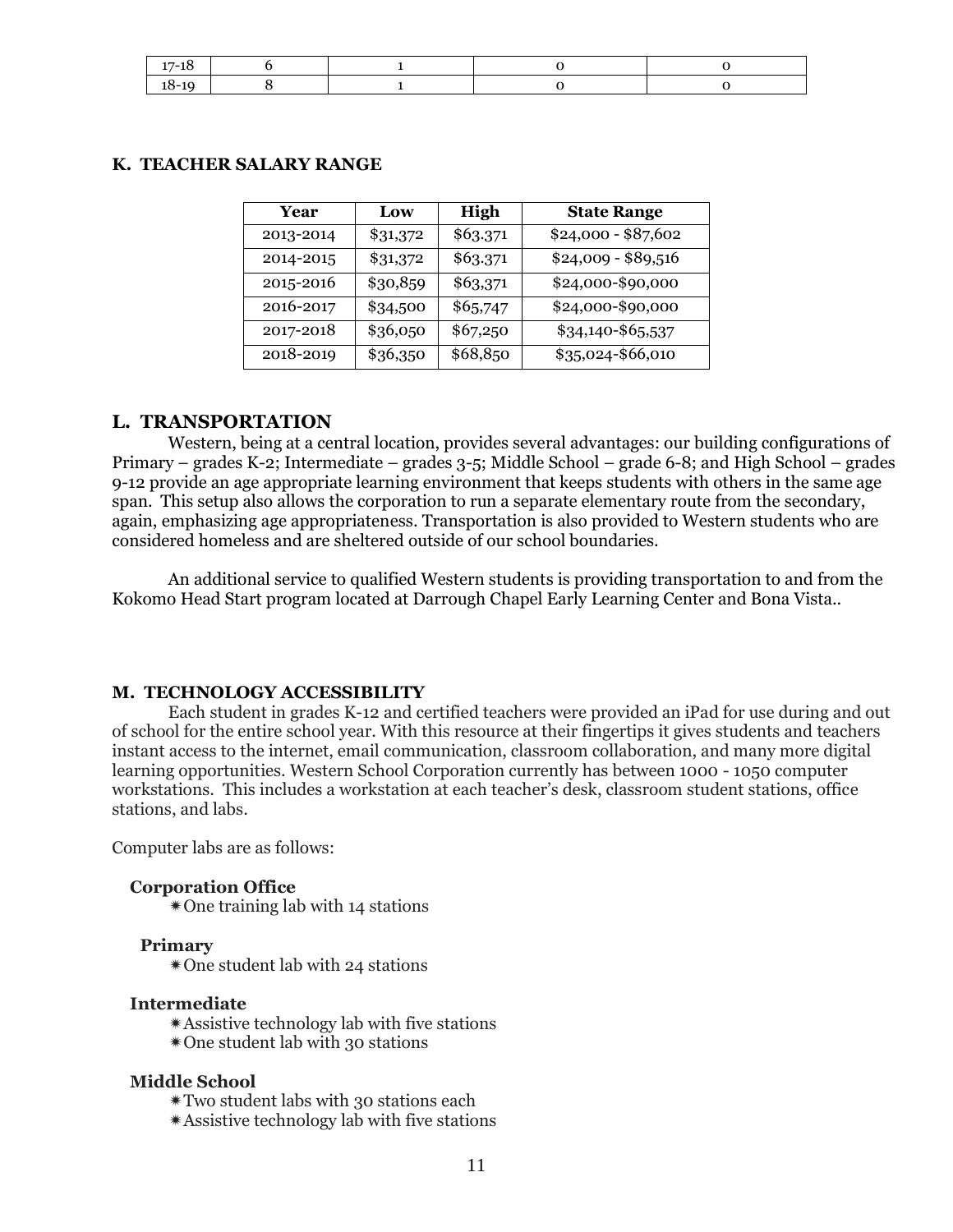## **High School**

Eight student labs

- One located in the library with 30 stations
- One business lab with a total of 30 stations
- One art lab with 9 stations
- One Computer Aided Drafting and Design (CADD) lab with 12 stations
- Two English/Language Arts labs with a total of 50 stations
- One open lab with 32 stations
- One portable lab with 30 laptops

Two Assistive technology labs with four stations each

#### Student Accessibility to Technology

Primary students in grades K thru 1 receive computer instruction once a week for 9 weeks. Students in grade 2 receive computer instruction for 40 minutes per week.

Intermediate students in grades 3 thru 5 receive computer instruction for 40 minutes per week.

Middle school students receive nine-weeks of computer instruction each year at grades 6, 7, & 8. Instruction ranges from keyboarding at grade six to more computer applications at grades seven and eight. Students also use the computers for research and class projects.

High School students have technology integration in all courses and classrooms to support and transform teaching and learning. The students are also provided a diverse curriculum which includes courses in student media, computer technology, and industrial technology enhance student accessibility and access to technology and programming such as computer aided design, 3D printing, coding, media production, and web design. Western High School is also a member of the Kokomo Area Career Center which provides additional access to a wide variety of technology-rich courses.

## **N. PARTNERS WITH THE COMMUNITY**

Western Primary and Intermediate schools are community partners with Community Howard Hospital. School and hospital representatives meet one to two times per year to discuss mutually beneficial projects. The following lists some of the projects/activities:

- Tray favors made by students for the hospital
- "Penny Pitch" to raise money for the pediatric unit of the hospital

The FCA Chrysler Corporation is a partner with the Western School Corporation's Robotics Team. They provide both technical and financial assistance to the school as the team competes both locally and nationally.

We thank the multiple community businesses that provide support and sponsorship to our High School Marching Band and Guard and our athletic program.

The high school has partnered with the Indiana University Kokomo School of Education to combine experiences for future teachers with 1:1 or small group remediation efforts.

| Year  | <b>Number of Certified</b><br><b>Teachers</b> | <b>Teaching Within Licensing</b><br>Area | <b>Limited License/Area</b> |
|-------|-----------------------------------------------|------------------------------------------|-----------------------------|
| 14-15 | 59                                            | 57ء                                      | 1/MS Math<br>1/HS Math      |
| 15-16 | 64                                            | .61                                      | 2/ MS Math                  |

## **O. CERTIFIED STAFF**